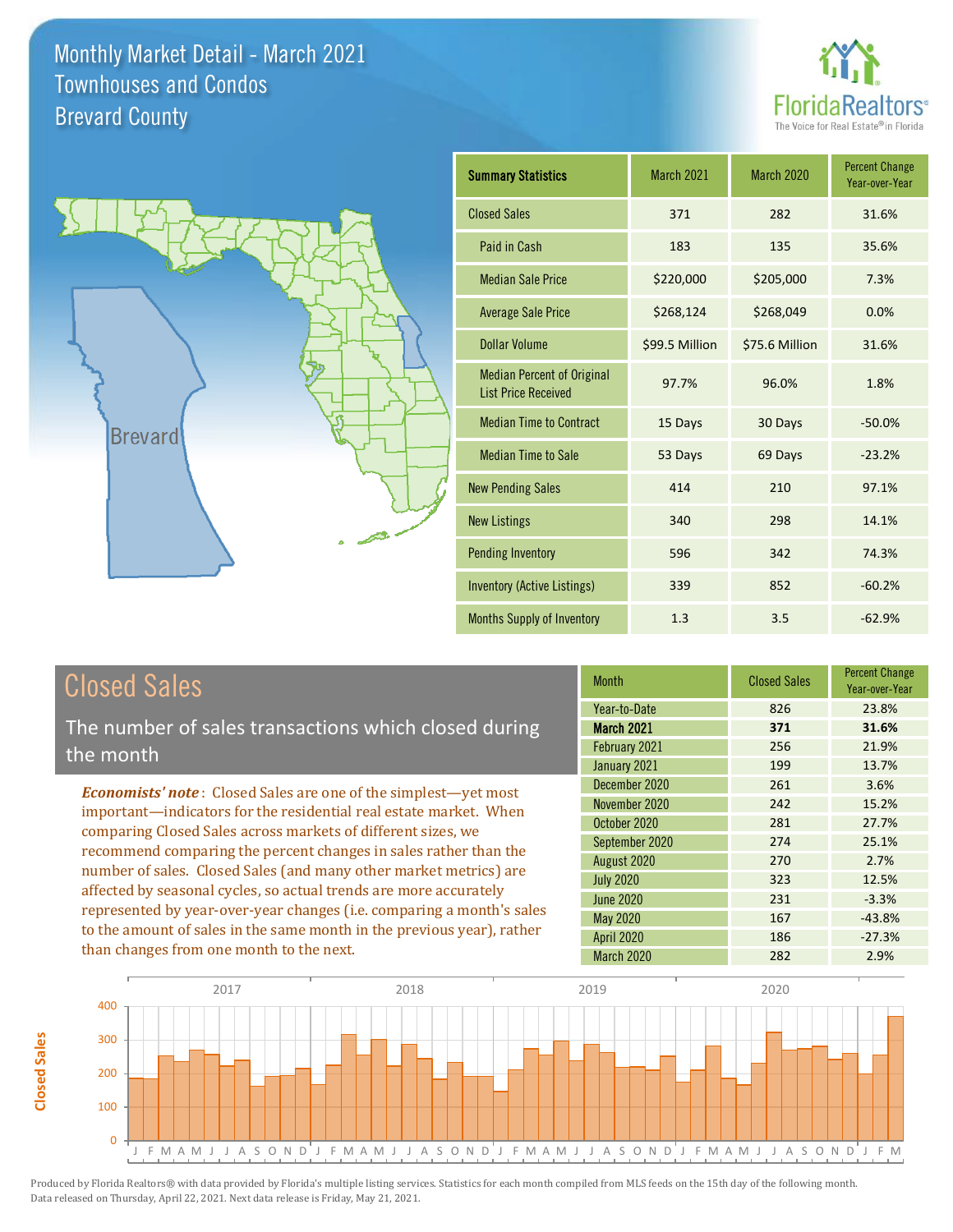this statistic should be interpreted with care.



74 -46.0%

| Cash Sales                                                                     | <b>Month</b>      | <b>Cash Sales</b> | <b>Percent Change</b><br>Year-over-Year |
|--------------------------------------------------------------------------------|-------------------|-------------------|-----------------------------------------|
|                                                                                | Year-to-Date      | 407               | 30.4%                                   |
| The number of Closed Sales during the month in which                           | <b>March 2021</b> | 183               | 35.6%                                   |
| buyers exclusively paid in cash                                                | February 2021     | 133               | 49.4%                                   |
|                                                                                | January 2021      | 91                | 3.4%                                    |
|                                                                                | December 2020     | 104               | 16.9%                                   |
|                                                                                | November 2020     | 100               | 23.5%                                   |
| <b>Economists' note:</b> Cash Sales can be a useful indicator of the extent to | October 2020      | 124               | 19.2%                                   |
| which investors are participating in the market. Why? Investors are            | September 2020    | 118               | 55.3%                                   |
| far more likely to have the funds to purchase a home available up front,       | August 2020       | 112               | $-8.2%$                                 |
| whereas the typical homebuyer requires a mortgage or some other                | <b>July 2020</b>  | 147               | 20.5%                                   |
| form of financing. There are, of course, many possible exceptions, so          | June 2020         | 115               | 15.0%                                   |

May 2020

J F M A M J J A S O N D J F M A M J J A S O N D J F M A M J J A S O N D J F M A M J J A S O N D J F M 0 50 100 150 200 2017 2018 2019 2020

# Cash Sales as a Percentage of Closed Sales

The percentage of Closed Sales during the month which were Cash Sales

*Economists' note* : This statistic is simply another way of viewing Cash Sales. The remaining percentages of Closed Sales (i.e. those not paid fully in cash) each month involved some sort of financing, such as mortgages, owner/seller financing, assumed loans, etc.

| <b>Month</b>      | <b>Percent of Closed</b><br>Sales Paid in Cash | <b>Percent Change</b><br>Year-over-Year |
|-------------------|------------------------------------------------|-----------------------------------------|
| Year-to-Date      | 49.3%                                          | 5.3%                                    |
| <b>March 2021</b> | 49.3%                                          | 2.9%                                    |
| February 2021     | 52.0%                                          | 22.6%                                   |
| January 2021      | 45.7%                                          | $-9.1%$                                 |
| December 2020     | 39.8%                                          | 12.7%                                   |
| November 2020     | 41.3%                                          | 7.0%                                    |
| October 2020      | 44.1%                                          | $-6.8%$                                 |
| September 2020    | 43.1%                                          | 24.2%                                   |
| August 2020       | 41.5%                                          | $-10.6%$                                |
| <b>July 2020</b>  | 45.5%                                          | 7.1%                                    |
| <b>June 2020</b>  | 49.8%                                          | 19.1%                                   |
| May 2020          | 44.3%                                          | $-3.9%$                                 |
| <b>April 2020</b> | 36.6%                                          | $-19.2%$                                |
| <b>March 2020</b> | 47.9%                                          | $-5.0%$                                 |

April 2020 68 -41.4%

March 2020 135 -2.2%

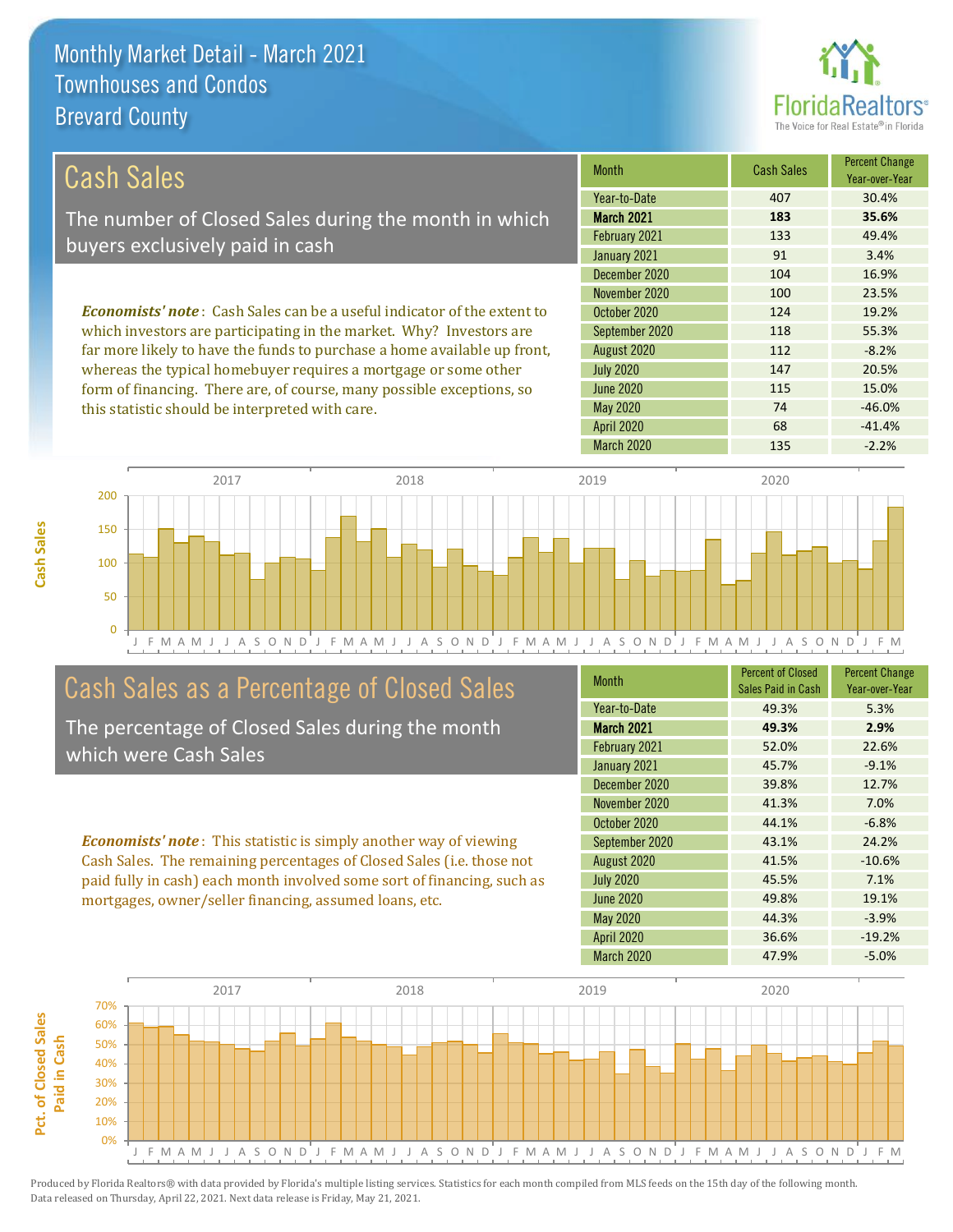

# Median Sale Price

The median sale price reported for the month (i.e. 50% of sales were above and 50% of sales were below)

*Economists' note* : Median Sale Price is our preferred summary statistic for price activity because, unlike Average Sale Price, Median Sale Price is not sensitive to high sale prices for small numbers of homes that may not be characteristic of the market area. Keep in mind that median price trends over time are not always solely caused by changes in the general value of local real estate. Median sale price only reflects the values of the homes that *sold* each month, and the mix of the types of homes that sell can change over time.

| Month             | <b>Median Sale Price</b> | <b>Percent Change</b><br>Year-over-Year |
|-------------------|--------------------------|-----------------------------------------|
| Year-to-Date      | \$219,000                | 13.5%                                   |
| March 2021        | \$220,000                | 7.3%                                    |
| February 2021     | \$205,000                | $-2.7%$                                 |
| January 2021      | \$225,000                | 32.4%                                   |
| December 2020     | \$223,000                | 16.2%                                   |
| November 2020     | \$236,000                | 21.0%                                   |
| October 2020      | \$213,000                | 15.1%                                   |
| September 2020    | \$190,000                | $-5.0%$                                 |
| August 2020       | \$222,750                | 20.4%                                   |
| <b>July 2020</b>  | \$215,000                | 17.5%                                   |
| <b>June 2020</b>  | \$217,500                | 8.8%                                    |
| May 2020          | \$168,000                | $-10.2%$                                |
| <b>April 2020</b> | \$214,950                | 23.9%                                   |
| <b>March 2020</b> | \$205,000                | 10.8%                                   |



## Average Sale Price

The average sale price reported for the month (i.e. total sales in dollars divided by the number of sales)

*Economists' note* : Usually, we prefer Median Sale Price over Average Sale Price as a summary statistic for home prices. However, Average Sale Price does have its uses—particularly when it is analyzed alongside the Median Sale Price. For one, the relative difference between the two statistics can provide some insight into the market for higher-end homes in an area.

| Month             | <b>Average Sale Price</b> | <b>Percent Change</b><br>Year-over-Year |
|-------------------|---------------------------|-----------------------------------------|
| Year-to-Date      | \$262,687                 | 7.5%                                    |
| <b>March 2021</b> | \$268,124                 | 0.0%                                    |
| February 2021     | \$252,772                 | 2.7%                                    |
| January 2021      | \$265,307                 | 30.1%                                   |
| December 2020     | \$263,143                 | 11.6%                                   |
| November 2020     | \$292,248                 | 27.7%                                   |
| October 2020      | \$260,515                 | 21.3%                                   |
| September 2020    | \$229,411                 | 2.2%                                    |
| August 2020       | \$260,285                 | 18.2%                                   |
| <b>July 2020</b>  | \$262,836                 | 23.5%                                   |
| <b>June 2020</b>  | \$266,487                 | 7.8%                                    |
| May 2020          | \$204,612                 | $-13.4%$                                |
| <b>April 2020</b> | \$234,684                 | 2.7%                                    |
| March 2020        | \$268,049                 | 17.2%                                   |

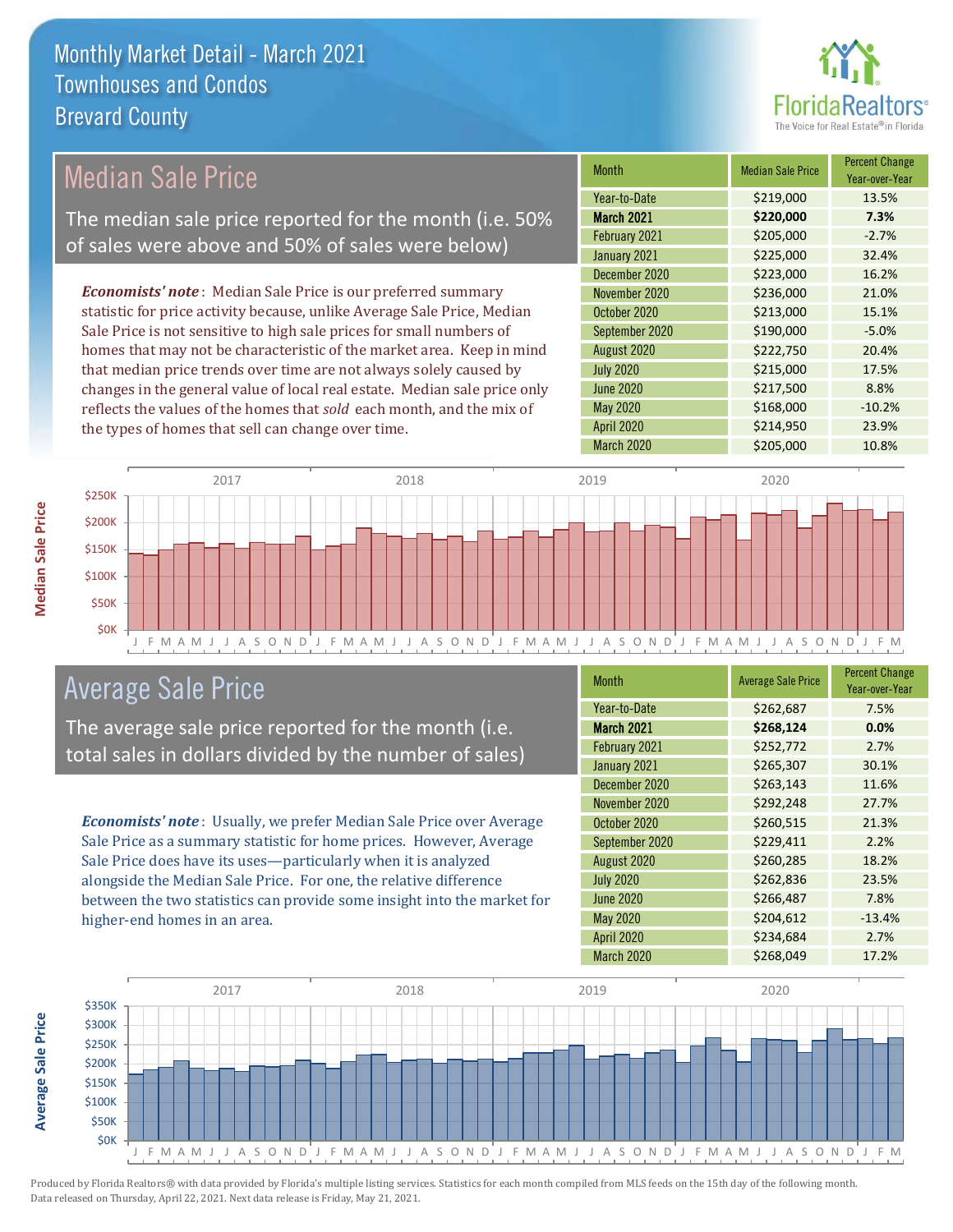

### ollar Volume

The sum of the sale prices for all sales which closed during the month

*Economists' note* : Dollar Volume is simply the sum of all sale prices in a given time period, and can quickly be calculated by multiplying Closed Sales by Average Sale Price. It is a strong indicator of the health of the real estate industry in a market, and is of particular interest to real estate professionals, investors, analysts, and government agencies. Potential home sellers and home buyers, on the other hand, will likely be better served by paying attention to trends in the two components of Dollar Volume (i.e. sales and prices) individually.

| <b>Month</b>      | <b>Dollar Volume</b> | <b>Percent Change</b><br>Year-over-Year |
|-------------------|----------------------|-----------------------------------------|
| Year-to-Date      | \$217.0 Million      | 33.1%                                   |
| <b>March 2021</b> | \$99.5 Million       | 31.6%                                   |
| February 2021     | \$64.7 Million       | 25.2%                                   |
| January 2021      | \$52.8 Million       | 48.0%                                   |
| December 2020     | \$68.7 Million       | 15.6%                                   |
| November 2020     | \$70.7 Million       | 47.2%                                   |
| October 2020      | \$73.2 Million       | 54.9%                                   |
| September 2020    | \$62.9 Million       | 27.9%                                   |
| August 2020       | \$70.3 Million       | 21.3%                                   |
| <b>July 2020</b>  | \$84.9 Million       | 39.0%                                   |
| <b>June 2020</b>  | \$61.6 Million       | 4.2%                                    |
| May 2020          | \$34.2 Million       | $-51.3%$                                |
| <b>April 2020</b> | \$43.7 Million       | $-25.4%$                                |
| March 2020        | \$75.6 Million       | 20.6%                                   |



# Median Percent of Original List Price Received

The median of the sale price (as a percentage of the original list price) across all properties selling during the month

*Economists' note* : The Median Percent of Original List Price Received is useful as an indicator of market recovery, since it typically rises as buyers realize that the market may be moving away from them and they need to match the selling price (or better it) in order to get a contract on the house. This is usually the last measure to indicate a market has shifted from down to up, so it is what we would call a *lagging* indicator.

| <b>Month</b>      | Med. Pct. of Orig.<br><b>List Price Received</b> | <b>Percent Change</b><br>Year-over-Year |
|-------------------|--------------------------------------------------|-----------------------------------------|
| Year-to-Date      | 97.1%                                            | 1.1%                                    |
| <b>March 2021</b> | 97.7%                                            | 1.8%                                    |
| February 2021     | 96.0%                                            | $-0.3%$                                 |
| January 2021      | 97.2%                                            | 1.6%                                    |
| December 2020     | 96.4%                                            | 0.3%                                    |
| November 2020     | 97.0%                                            | 2.1%                                    |
| October 2020      | 96.8%                                            | 1.4%                                    |
| September 2020    | 96.5%                                            | 0.9%                                    |
| August 2020       | 95.7%                                            | 1.1%                                    |
| <b>July 2020</b>  | 96.1%                                            | 0.5%                                    |
| <b>June 2020</b>  | 95.7%                                            | $-0.2%$                                 |
| <b>May 2020</b>   | 95.7%                                            | 0.3%                                    |
| <b>April 2020</b> | 95.9%                                            | 0.3%                                    |
| March 2020        | 96.0%                                            | 0.8%                                    |



Produced by Florida Realtors® with data provided by Florida's multiple listing services. Statistics for each month compiled from MLS feeds on the 15th day of the following month. Data released on Thursday, April 22, 2021. Next data release is Friday, May 21, 2021.

**Med. Pct. of Orig.** 

Med. Pct. of Orig.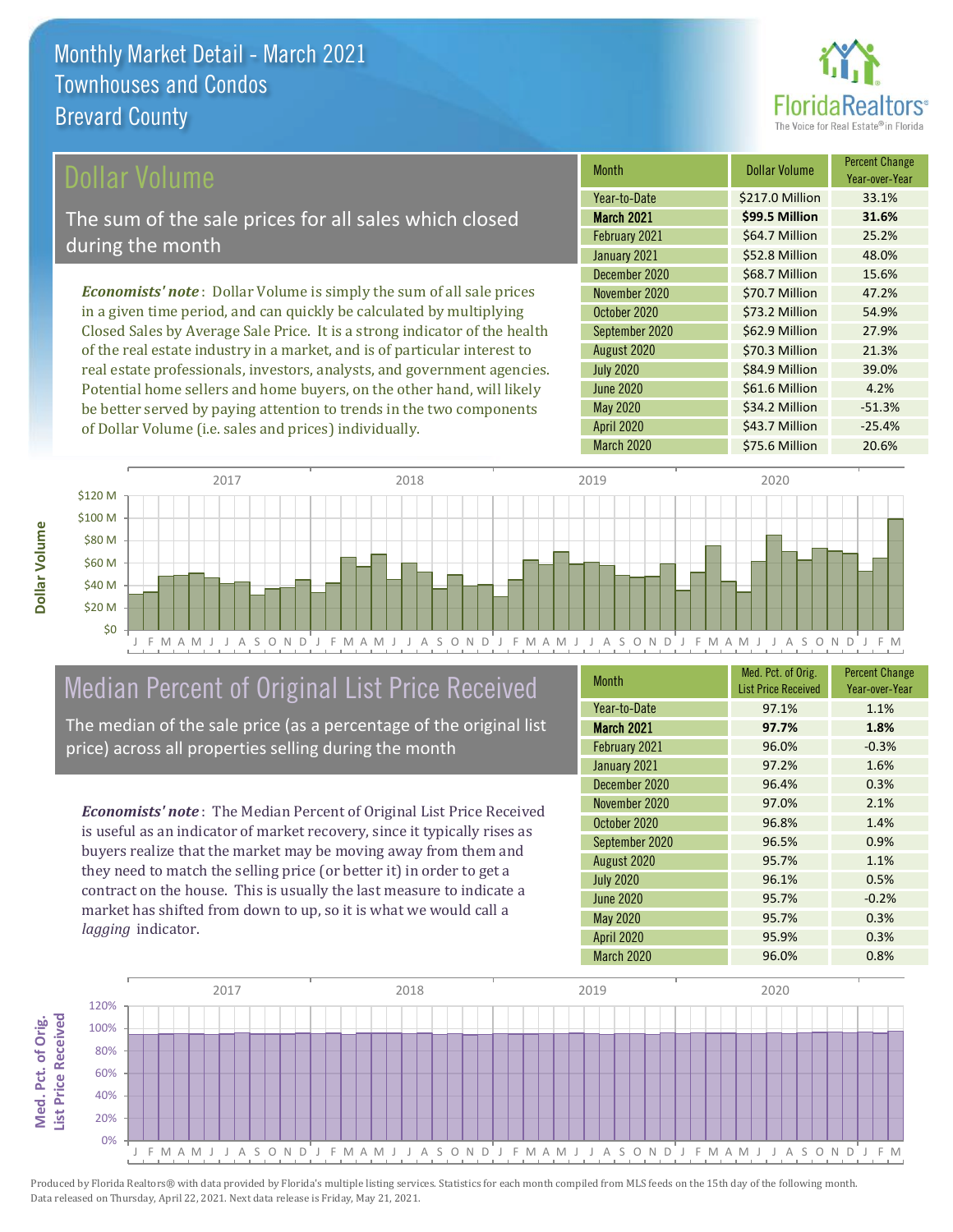

## Median Time to Contract

The median number of days between the listing date and contract date for all Closed Sales during the month

*Economists' note* : Like Time to Sale, Time to Contract is a measure of the length of the home selling process calculated for sales which closed during the month. The difference is that Time to Contract measures the number of days between the initial listing of a property and the signing of the contract which eventually led to the closing of the sale. When the gap between Median Time to Contract and Median Time to Sale grows, it is usually a sign of longer closing times and/or declining numbers of cash sales.

| <b>Month</b>      | <b>Median Time to</b><br>Contract | <b>Percent Change</b><br>Year-over-Year |
|-------------------|-----------------------------------|-----------------------------------------|
| Year-to-Date      | 20 Days                           | $-44.4%$                                |
| <b>March 2021</b> | 15 Days                           | $-50.0%$                                |
| February 2021     | 23 Days                           | $-53.1%$                                |
| January 2021      | 25 Days                           | $-32.4%$                                |
| December 2020     | 25 Days                           | $-24.2%$                                |
| November 2020     | 21 Days                           | $-44.7%$                                |
| October 2020      | 20 Days                           | $-57.4%$                                |
| September 2020    | 28 Days                           | $-41.7%$                                |
| August 2020       | 28 Days                           | $-44.0%$                                |
| <b>July 2020</b>  | 46 Days                           | 4.5%                                    |
| <b>June 2020</b>  | 43 Days                           | 26.5%                                   |
| May 2020          | 37 Days                           | $-7.5%$                                 |
| <b>April 2020</b> | 26 Days                           | $-49.0%$                                |
| March 2020        | 30 Days                           | $-33.3%$                                |



## Median Time to Sale

**Median Time to Contract**

**Median Time to** 

The median number of days between the listing date and closing date for all Closed Sales during the month

*Economists' note* : Time to Sale is a measure of the length of the home selling process, calculated as the number of days between the initial listing of a property and the closing of the sale. *Median* Time to Sale is the amount of time the "middle" property selling this month was on the market. That is, 50% of homes selling this month took *less* time to sell, and 50% of homes took *more* time to sell. Median Time to Sale gives a more accurate picture than Average Time to Sale, which can be skewed upward by small numbers of properties taking an abnormally long time to sell.

| Month             | <b>Median Time to Sale</b> | <b>Percent Change</b><br>Year-over-Year |
|-------------------|----------------------------|-----------------------------------------|
| Year-to-Date      | 58 Days                    | $-24.7%$                                |
| <b>March 2021</b> | 53 Days                    | $-23.2%$                                |
| February 2021     | 64 Days                    | $-27.3%$                                |
| January 2021      | 66 Days                    | $-12.0%$                                |
| December 2020     | 63 Days                    | $-19.2%$                                |
| November 2020     | 64 Days                    | $-20.0%$                                |
| October 2020      | 57 Days                    | $-31.3%$                                |
| September 2020    | 64 Days                    | $-30.4%$                                |
| August 2020       | 71 Days                    | $-12.3%$                                |
| <b>July 2020</b>  | 85 Days                    | 6.3%                                    |
| <b>June 2020</b>  | 84 Days                    | 15.1%                                   |
| <b>May 2020</b>   | 67 Days                    | $-11.8%$                                |
| <b>April 2020</b> | 72 Days                    | $-13.3%$                                |
| March 2020        | 69 Days                    | $-11.5%$                                |

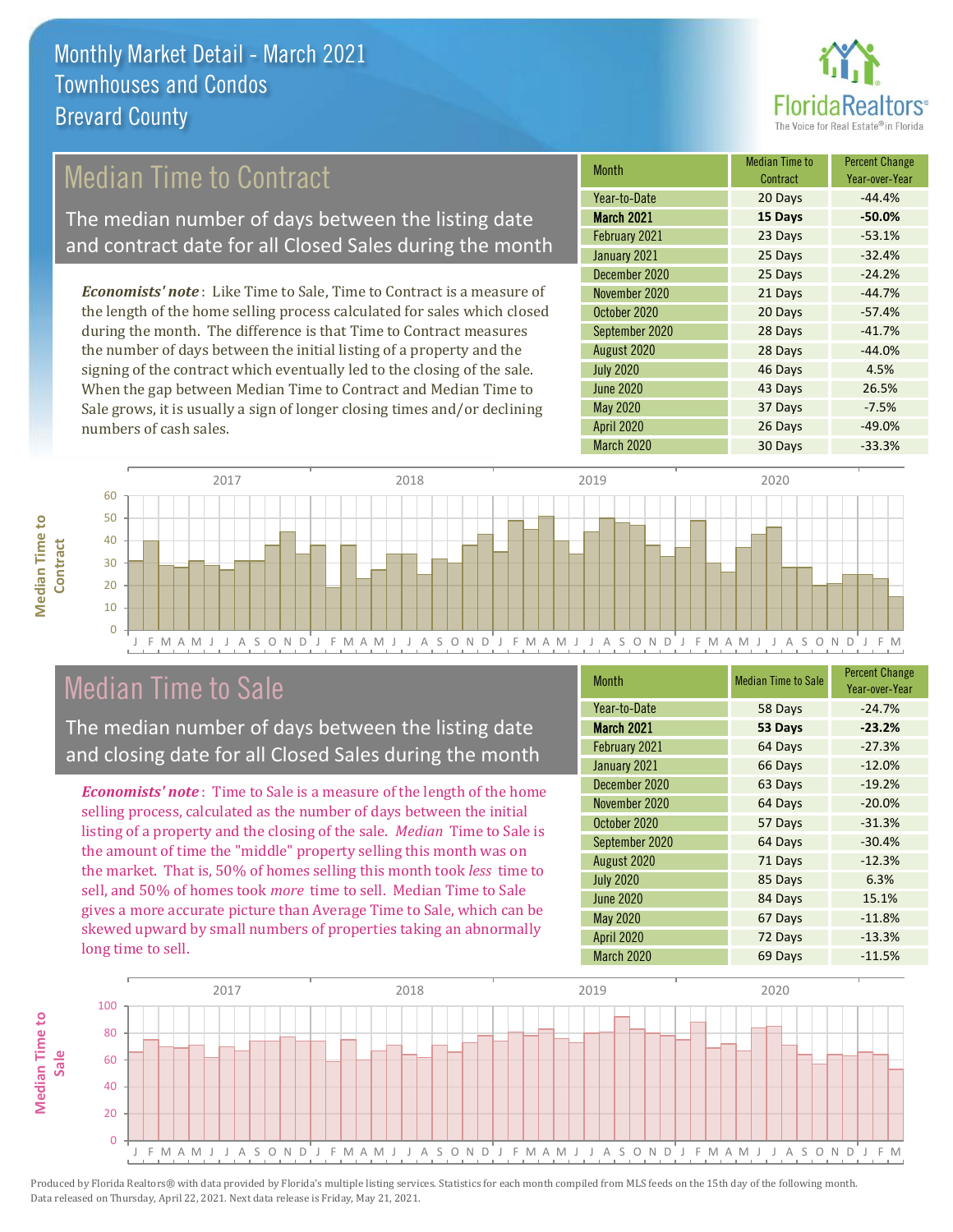

| <b>New Pending Sales</b>                                                       | <b>Month</b>      | <b>New Pending Sales</b> | <b>Percent Change</b><br>Year-over-Year |
|--------------------------------------------------------------------------------|-------------------|--------------------------|-----------------------------------------|
|                                                                                | Year-to-Date      | 1,104                    | 40.5%                                   |
| The number of listed properties that went under                                | <b>March 2021</b> | 414                      | 97.1%                                   |
| contract during the month                                                      | February 2021     | 349                      | 22.0%                                   |
|                                                                                | January 2021      | 341                      | 17.6%                                   |
|                                                                                | December 2020     | 233                      | 33.9%                                   |
| <b>Economists' note</b> : Because of the typical length of time it takes for a | November 2020     | 245                      | $-1.2%$                                 |
| sale to close, economists consider Pending Sales to be a decent                | October 2020      | 291                      | 9.0%                                    |
| indicator of potential future Closed Sales. It is important to bear in         | September 2020    | 255                      | 23.8%                                   |
| mind, however, that not all Pending Sales will be closed successfully.         | August 2020       | 335                      | 24.5%                                   |
| So, the effectiveness of Pending Sales as a future indicator of Closed         | <b>July 2020</b>  | 310                      | 3.3%                                    |
| Sales is susceptible to changes in market conditions such as the               | <b>June 2020</b>  | 329                      | 11.1%                                   |



# New Listings

distressed properties for sale.

The number of properties put onto the market during the month

availability of financing for homebuyers and the inventory of

*Economists' note* : New Listings tend to rise in delayed response to increasing prices, so they are often seen as a lagging indicator of market health. As prices rise, potential sellers raise their estimations of value—and in the most recent cycle, rising prices have freed up many potential sellers who were previously underwater on their mortgages. Note that in our calculations, we take care to not include properties that were recently taken off the market and quickly relisted, since these are not really *new* listings.

| <b>Month</b>      | <b>New Listings</b> | <b>Percent Change</b><br>Year-over-Year |
|-------------------|---------------------|-----------------------------------------|
| Year-to-Date      | 958                 | 2.0%                                    |
| <b>March 2021</b> | 340                 | 14.1%                                   |
| February 2021     | 310                 | 6.2%                                    |
| January 2021      | 308                 | $-11.7%$                                |
| December 2020     | 226                 | $-1.7%$                                 |
| November 2020     | 292                 | 3.9%                                    |
| October 2020      | 289                 | $-10.8%$                                |
| September 2020    | 253                 | 16.6%                                   |
| August 2020       | 326                 | 14.8%                                   |
| <b>July 2020</b>  | 286                 | 1.4%                                    |
| <b>June 2020</b>  | 258                 | $-23.4%$                                |
| <b>May 2020</b>   | 302                 | $-8.8%$                                 |
| <b>April 2020</b> | 203                 | $-34.3%$                                |
| March 2020        | 298                 | $-4.8%$                                 |

March 2020 210 210 -26.3%

May 2020 268 -1.1% April 2020 **159** -43.0%



**Pending Sales**

Pending Sales

**New Listings**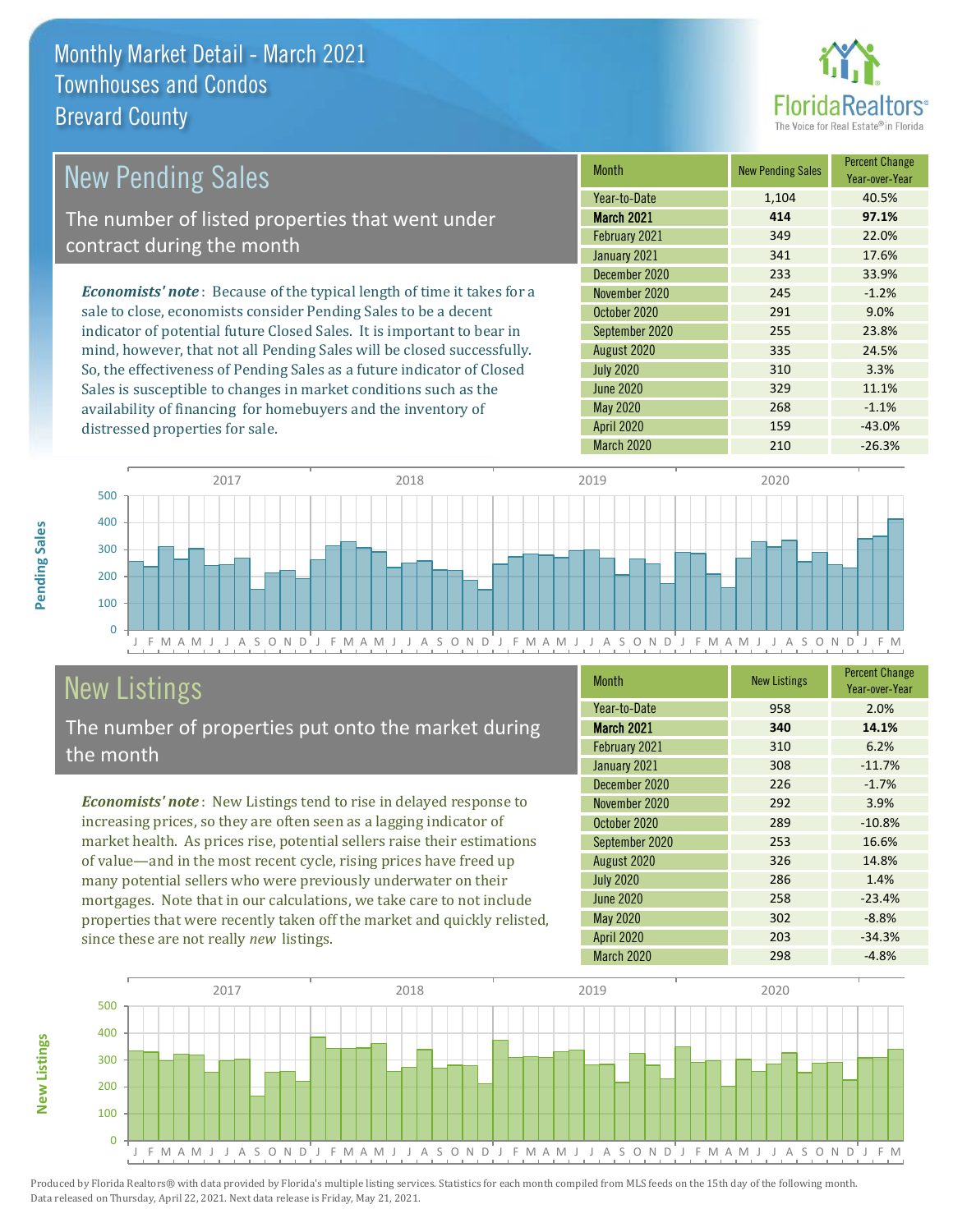

# Inventory (Active Listings) The number of property listings active at the end of the month

*Economists' note* : There are a number of ways to define and calculate Inventory. Our method is to simply count the number of active listings on the last day of the month, and hold this number to compare with the same month the following year. Inventory rises when New Listings are outpacing the number of listings that go off-market (regardless of whether they actually sell). Likewise, it falls when New Listings aren't keeping up with the rate at which homes are going off-market.

| <b>Month</b>             | Inventory | <b>Percent Change</b><br>Year-over-Year |
|--------------------------|-----------|-----------------------------------------|
| <b>YTD (Monthly Avg)</b> | 424       | $-48.9%$                                |
| <b>March 2021</b>        | 339       | $-60.2%$                                |
| February 2021            | 440       | $-45.7%$                                |
| January 2021             | 493       | $-40.2%$                                |
| December 2020            | 552       | $-28.0%$                                |
| November 2020            | 588       | $-26.9%$                                |
| October 2020             | 564       | $-30.1%$                                |
| September 2020           | 584       | $-26.7%$                                |
| August 2020              | 624       | $-23.8%$                                |
| <b>July 2020</b>         | 654       | $-23.3%$                                |
| <b>June 2020</b>         | 689       | $-22.4%$                                |
| May 2020                 | 801       | $-11.8%$                                |
| <b>April 2020</b>        | 827       | $-8.3%$                                 |
| <b>March 2020</b>        | 852       | $-8.5%$                                 |



# Months Supply of Inventory

An estimate of the number of months it will take to deplete the current Inventory given recent sales rates

*Economists' note* : MSI is a useful indicator of market conditions. The benchmark for a balanced market (favoring neither buyer nor seller) is 5.5 months of inventory. Anything higher is traditionally a buyers' market, and anything lower is a sellers' market. There is no single accepted way of calculating MSI. A common method is to divide current Inventory by the most recent month's Closed Sales count, but this count is a usually poor predictor of future Closed Sales due to seasonal cycles. To eliminate seasonal effects, we use the 12-month average of monthly Closed Sales instead.

| <b>Month</b>             | <b>Months Supply</b> | <b>Percent Change</b><br>Year-over-Year |
|--------------------------|----------------------|-----------------------------------------|
| <b>YTD (Monthly Avg)</b> | 2.0                  | $-41.2%$                                |
| March 2021               | 1.3                  | $-62.9%$                                |
| February 2021            | 1.8                  | $-45.5%$                                |
| January 2021             | 2.0                  | $-41.2%$                                |
| December 2020            | 2.3                  | $-28.1%$                                |
| November 2020            | 2.4                  | $-29.4%$                                |
| October 2020             | 2.4                  | $-31.4%$                                |
| September 2020           | 2.5                  | $-26.5%$                                |
| August 2020              | 2.7                  | $-22.9%$                                |
| <b>July 2020</b>         | 2.9                  | $-21.6%$                                |
| June 2020                | 3.1                  | $-20.5%$                                |
| May 2020                 | 3.5                  | $-12.5%$                                |
| April 2020               | 3.5                  | $-10.3%$                                |
| March 2020               | 3.5                  | $-14.6%$                                |



**Inventory**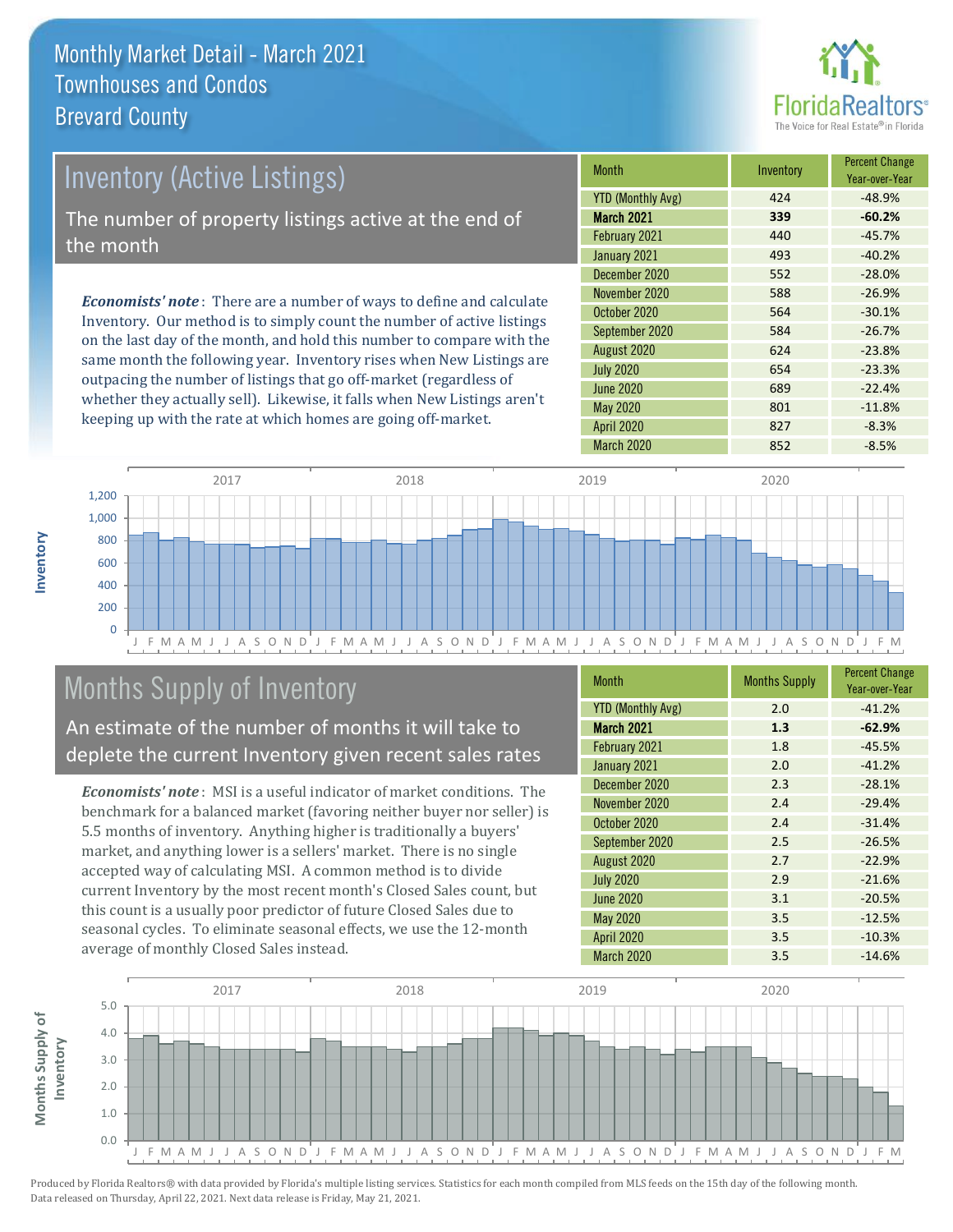than changes from one month to the next.



#### \$100,000 - \$149,999 68 44.7% Sale Price Closed Sales Percent Change Year-over-Year Less than \$50,000 1 1 -66.7% \$50,000 - \$99,999 30 -18.9% \$150,000 - \$199,999 60 22.4% \$200,000 - \$249,999 53 76.7% \$400,000 - \$599,999 38 72.7% \$600,000 - \$999,999 16 -30.4% *Economists' note:* Closed Sales are one of the simplest—yet most important—indicators for the residential real estate market. When comparing Closed Sales across markets of different sizes, we recommend comparing the percent changes in sales rather than the number of sales. Closed Sales (and many other market metrics) are affected by seasonal cycles, so actual trends are more accurately represented by year-over-year changes (i.e. comparing a month's sales to the amount of sales in the same month in the previous year), rather \$250,000 - \$299,999 36 33.3% \$300,000 - \$399,999 67 55.8% Closed Sales by Sale Price The number of sales transactions which closed during the month



### Median Time to Contract by Sale Price The median number of days between the listing date and contract date for all Closed Sales during the month

*Economists' note* : Like Time to Sale, Time to Contract is a measure of the length of the home selling process calculated for sales which closed during the month. The difference is that Time to Contract measures the number of days between the initial listing of a property and the signing of the contract which eventually led to the closing of the sale. When the gap between Median Time to Contract and Median Time to Sale grows, it is usually a sign of longer closing times and/or declining numbers of cash sales.

| <b>Sale Price</b>     | <b>Median Time to</b><br>Contract | <b>Percent Change</b><br>Year-over-Year |
|-----------------------|-----------------------------------|-----------------------------------------|
| Less than \$50,000    | 1 Day                             | 0.0%                                    |
| $$50,000 - $99,999$   | 12 Days                           | $-40.0%$                                |
| $$100,000 - $149,999$ | 21 Days                           | 61.5%                                   |
| \$150,000 - \$199,999 | 14 Days                           | $-58.8%$                                |
| \$200,000 - \$249,999 | 16 Days                           | $-33.3%$                                |
| \$250,000 - \$299,999 | 10 Days                           | $-58.3%$                                |
| \$300,000 - \$399,999 | 22 Days                           | $-59.3%$                                |
| \$400,000 - \$599,999 | 6 Days                            | $-89.7%$                                |
| \$600,000 - \$999,999 | 7 Days                            | $-90.4%$                                |
| \$1,000,000 or more   | 9 Days                            | $-86.2%$                                |

\$1,000,000 or more 2 100.0%



Produced by Florida Realtors® with data provided by Florida's multiple listing services. Statistics for each month compiled from MLS feeds on the 15th day of the following month. Data released on Thursday, April 22, 2021. Next data release is Friday, May 21, 2021.

**Median Time to Contract**

**Median Time to Contract**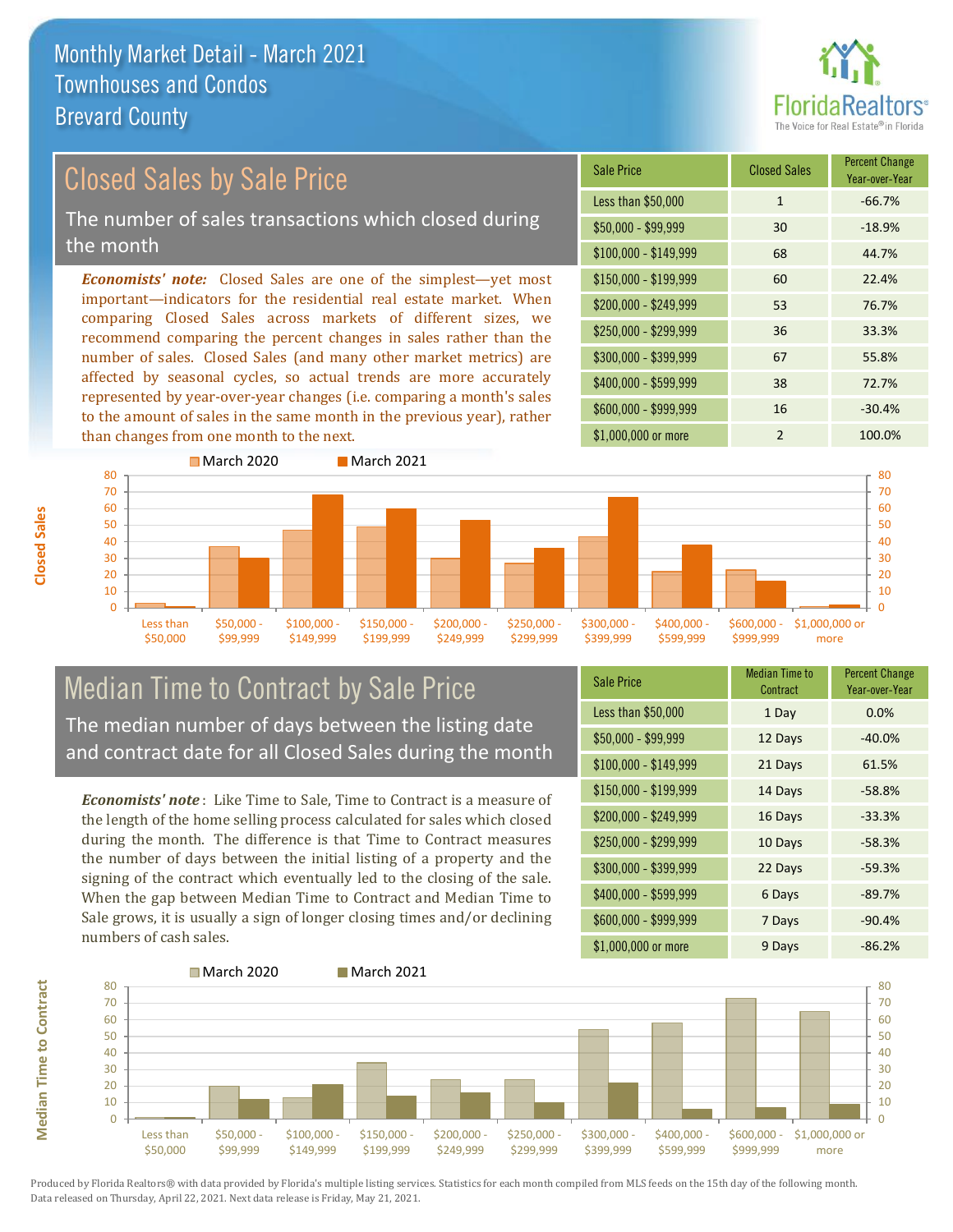

# New Listings by Initial Listing Price

The number of properties put onto the market during the month

*Economists' note:* New Listings tend to rise in delayed response to increasing prices, so they are often seen as a lagging indicator of market health. As prices rise, potential sellers raise their estimations of value—and in the most recent cycle, rising prices have freed up many potential sellers who were previously underwater on their mortgages. Note that in our calculations, we take care to not include properties that were recently taken off the market and quickly relisted, since these are not really *new* listings.





#### Inventory by Current Listing Price The number of property listings active at the end of the month

*Economists' note* : There are a number of ways to define and calculate Inventory. Our method is to simply count the number of active listings on the last day of the month, and hold this number to compare with the same month the following year. Inventory rises when New Listings are outpacing the number of listings that go off-market (regardless of whether they actually sell). Likewise, it falls when New Listings aren't keeping up with the rate at which homes are going off-market.

| <b>Current Listing Price</b> | Inventory | <b>Percent Change</b><br>Year-over-Year |
|------------------------------|-----------|-----------------------------------------|
| Less than \$50,000           | $\Omega$  | $-100.0%$                               |
| $$50,000 - $99,999$          | 19        | $-66.7%$                                |
| $$100,000 - $149,999$        | 40        | $-58.8%$                                |
| $$150,000 - $199,999$        | 44        | $-62.1%$                                |
| \$200,000 - \$249,999        | 23        | $-70.5%$                                |
| \$250,000 - \$299,999        | 28        | $-71.1%$                                |
| \$300,000 - \$399,999        | 56        | $-65.4%$                                |
| \$400,000 - \$599,999        | 66        | $-50.0%$                                |
| \$600,000 - \$999,999        | 45        | $-36.6%$                                |
| \$1,000,000 or more          | 18        | $-53.8%$                                |



Produced by Florida Realtors® with data provided by Florida's multiple listing services. Statistics for each month compiled from MLS feeds on the 15th day of the following month. Data released on Thursday, April 22, 2021. Next data release is Friday, May 21, 2021.

**Inventory**